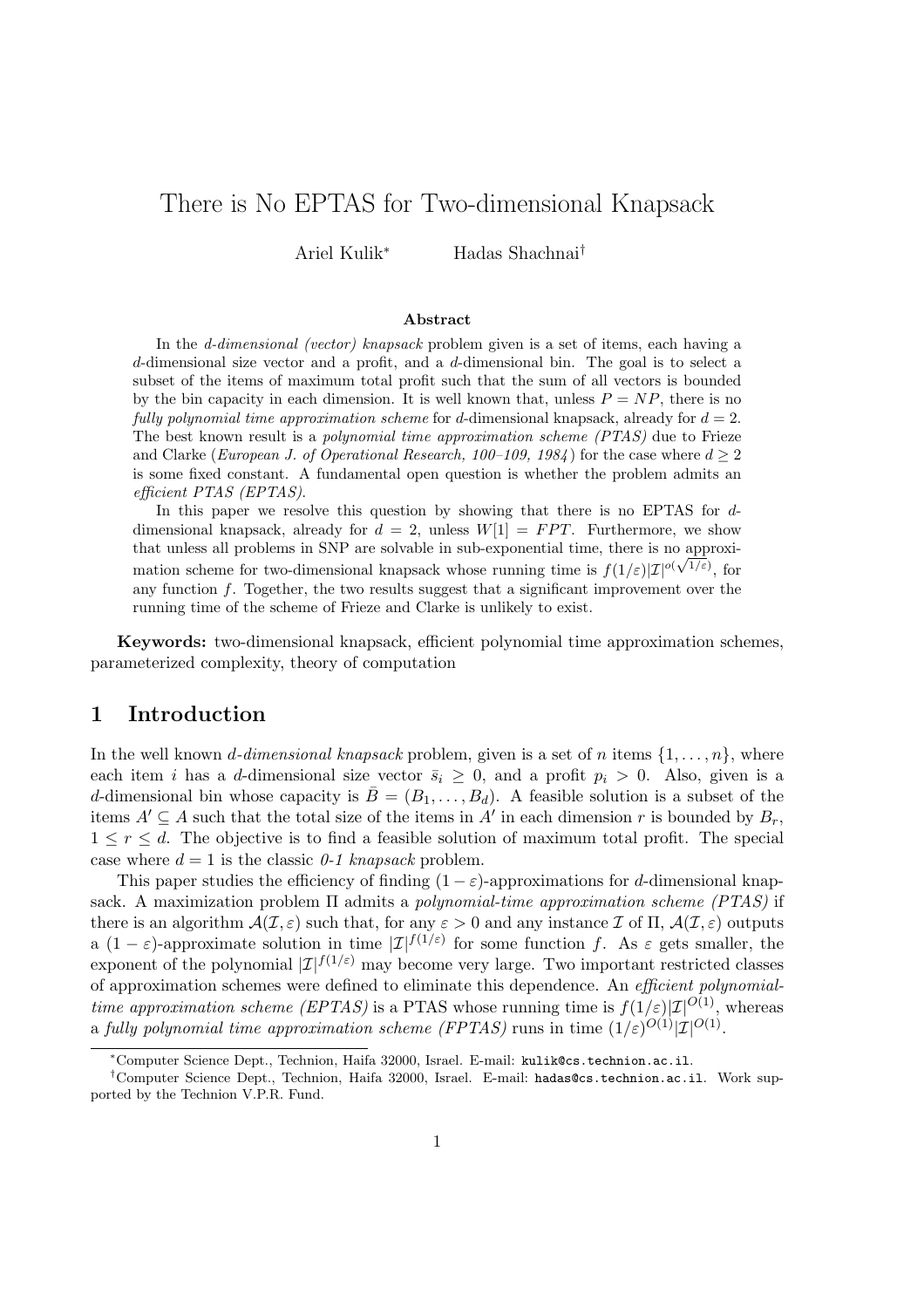While the classic 0-1 knapsack problem admits an FPTAS, i.e., for any  $\varepsilon > 0$ , a  $(1 - \varepsilon)$ approximation for the optimal solution can be found in  $O(n/\varepsilon^2 \cdot \log(1/\varepsilon))$  steps [10, 11],<sup>1</sup> packing in higher dimensions (also known as d-dimensional vector packing) is substantially harder to solve, exactly or approximately. It is well known that, unless  $P = NP$ , there is no FPTAS for d-dimensional knapsack, already for  $d = 2$  [12, 14] (see also [13], [7]). Frieze and Clarke developed in [6] the first PTAS for the d-dimensional knapsack. Subsequently, a scheme with improved running time of  $O(n^{\lceil d/\varepsilon \rceil - d})$  was given by Caprara et al. [1].

As d-dimensional knapsack does not admit an FPTAS, a fundamental open question is whether there exists an EPTAS. In this paper we resolve this question by showing that there is no EPTAS for two-dimensional knapsack, unless  $W[1] = FPT$ <sup>2</sup>. Furthermore, we use the results of [2] to show that unless all problems in SNP are solvable in sub-exponential time,<sup>3</sup> there is no approximation scheme for two-dimensional knapsack whose running time is  $f(1/\varepsilon)|\mathcal{I}|^{o(\sqrt{1/\varepsilon})}$ , for any function f. Together, the two results suggest that a significant improvement over the running time of the scheme of [1] is unlikely to exist. We note that, for the case where  $d = 1$  an EPTAS exists also for the *multiple knapsack* problem (see the recent work of Jansen [9]).

### 2 Hardness Results

Denote by  $OPT(\mathcal{I})$  the value of an optimal solution for an instance  $\mathcal I$  of the d-dimensional knapsack problem. We use in the proof of hardness the following parameterized version of the *subset sum* problem, known as *sized subset sum*. Given a set of positive integers  $L =$  $\{x_1, \ldots, x_n\}$ , and the positive integer  $S, k$ , decide if there is a subset  $L' \subseteq L$  of size k, such that the sum of elements in  $L'$  is exactly  $S$  (in this case we say that the input is satisfied). The sized subset sum problem is known to be  $W[1]$ -hard [4].

We give a reduction from an instance  $(L, S, k)$  of sized subset sum to an instance of twodimensional knapsack, denoted by  $R(L, S, k)$ .

Given an instance  $(L, S, k)$ , we first modify the values of the elements in L. Define

$$
\tilde{x}_i = \frac{x_i + \frac{k-1}{k} \cdot S}{k},
$$

and let  $\tilde{L} = {\tilde{x}_1, \ldots, \tilde{x}_n}$ . Note that, for any  $1 \leq i \leq n, 0 \leq \tilde{x}_i \leq \frac{2 \cdot S}{k}$  $\frac{S}{k}$  (w.l.o.g.  $x_i \leq S$ ). An important property of the above transformation is that it does not affect the satisfiability of the original instance.

**Lemma 1** The instance  $(L, S, k)$  is satisfied if and only if  $(L, S, k)$  is satisfied.

**Proof:** If  $(L, S, k)$  is satisfied then there is a subset  $\{x_{i_1}, \ldots, x_{i_k}\} = L' \subseteq L$  such that  $\frac{1}{k}$  $j=1 \ x_{i_j} = S.$  Consider the subset  $\{\tilde{x}_{i_1}, \ldots, \tilde{x}_{i_k}\} = \tilde{L}' \subseteq \tilde{L}$ , then

$$
\sum_{j=1}^{k} \tilde{x}_{i_j} = \sum_{j=1}^{k} \frac{x_{i_j} + \frac{k-1}{k} \cdot S}{k} = \frac{1}{k} \sum_{j=1}^{k} x_{i_j} + \frac{1}{k} \sum_{j=1}^{k} \frac{k-1}{k} \cdot S = S,
$$

<sup>&</sup>lt;sup>1</sup>See also the comprehensive survey of known results in  $[12]$ .

<sup>&</sup>lt;sup>2</sup>For the recent theory of fixed-parameter algorithms and parameterized complexity, see, e.g., [5, 3].

<sup>&</sup>lt;sup>3</sup>The complexity class of SNP was introduced in [15]. The class includes such NP-hard problems as vertex cover, independent set and 3SAT, among others. Based on known results in complexity theory, it is unlikely that all of the problems in this class can be solved in sub-exponential time (see [2] and the references therein).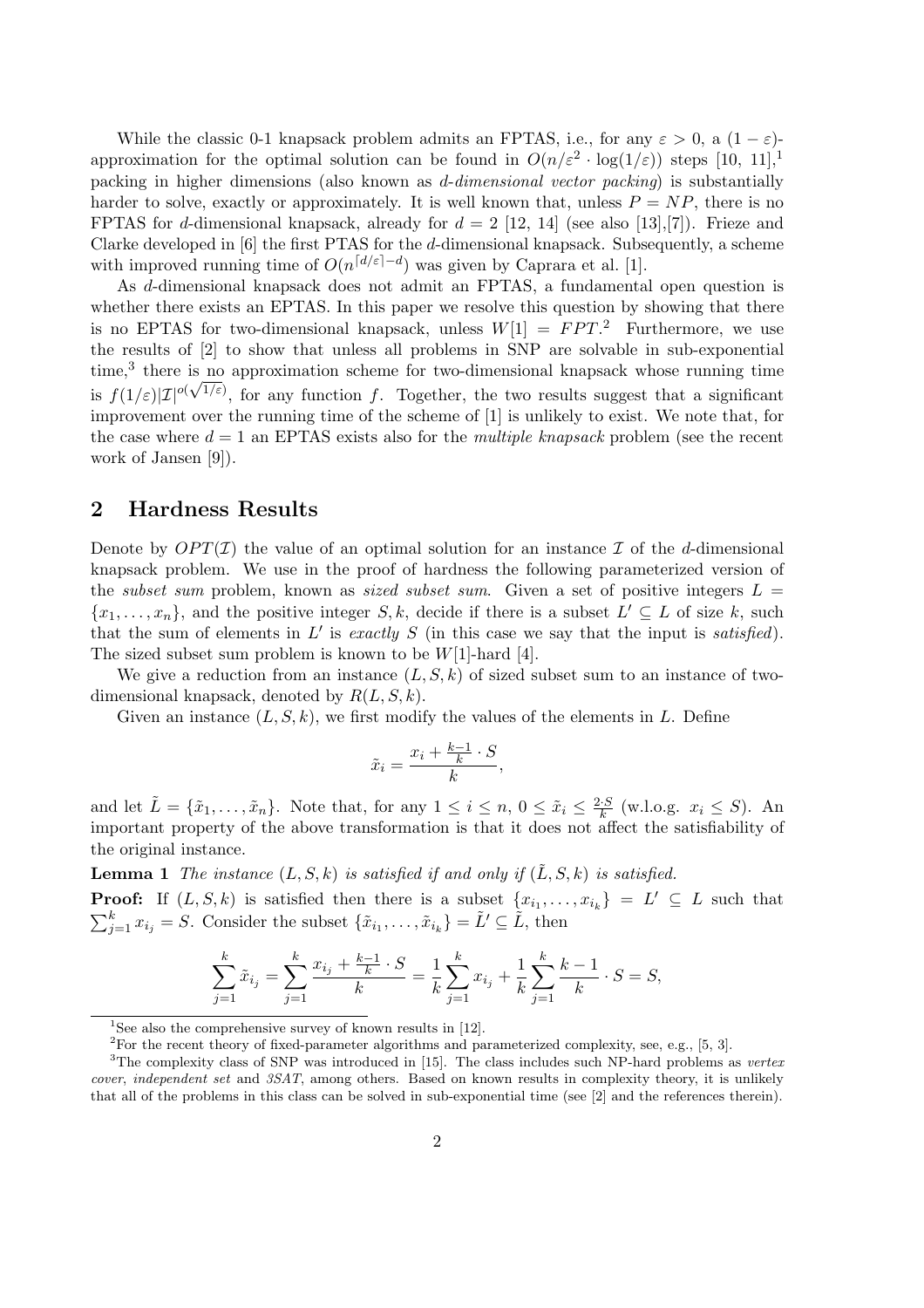and we have that  $(\tilde{L}, S, k)$  is also satisfied.

If  $(\tilde{L}, S, k)$  is satisfied, then there is a subset  $\{\tilde{x}_{i_1}, \ldots, \tilde{x}_{i_k}\} = \tilde{L}' \subseteq \tilde{L}$  such that  $\sum_{j=1}^k \tilde{x}_{i_j} =$ S. By the definition of  $\tilde{L}$ , we have that

$$
S = \sum_{j=1}^{k} \tilde{x}_{i_j} = \sum_{j=1}^{k} \frac{x_{i_j} + \frac{k-1}{k} \cdot S}{k} = \frac{1}{k} \sum_{j=1}^{k} x_{i_j} + \frac{1}{k} \sum_{j=1}^{k} \frac{k-1}{k} \cdot S = \frac{1}{k} \sum_{j=1}^{k} x_{i_j} + \frac{k-1}{k} \cdot S,
$$

and  $\sum_{j=1}^{k} x_{i_j} = S$ . Thus,  $(L, S, k)$  is satisfied as well.  $\Box$ 

Now, we define the instance  $R(L, S, k)$  of two-dimensional knapsack. The items are  $\{1, \ldots, n\}$ , where each item *i* has size  $\bar{s}_i = (\tilde{x}_i, \frac{2 \cdot S}{k} - \tilde{x}_i)$  and unit profit. Let  $s_{i,1}$  and  $s_{i,2}$  denote the first and second entries to the vector  $\bar{s}_i$ , respectively. The capacity of the bin is  $\bar{B} = (S, S)$ . Note that  $R(L, S, k)$  can be computed in polynomial time in the size of the instance  $(L, S, k)$ , and its size is also polynomial.

### Lemma 2  $OPT(R(L, S, k)) \leq k$ .

**Proof:** Assume that there is a feasible subset of items  $A \subseteq \{1, \ldots, n\}$  whose value is greater **than** k for  $R(L, S, k)$ , then  $|A| \ge k+1$ . Since A is feasible, we have that  $\sum_{i \in A} s_{i,1} =$  $\frac{1}{2}$  $i \in A$   $\tilde{x_i} \leq$ S, and thus  $\overline{a}$  $\mathbf{r}$ 

$$
S \ge \sum_{i \in A} s_{i,2} = \sum_{i \in A} \left( \frac{2 \cdot S}{k} - \tilde{x}_i \right) = |A| \cdot \frac{2 \cdot S}{k} - \sum_{i \in A} \tilde{x}_i > S,
$$

a contradiction.  $\Box$ 

**Lemma 3** The instance  $(\tilde{L}, S, k)$  is satisfied if and only if  $OPT(R(L, S, k)) \geq k$ .

**Proof:** If the instance  $(\tilde{L}, S, k)$  is satisfied then there is a subset  $\{\tilde{x}_{i_1}, \ldots, \tilde{x}_{i_k}\} = \tilde{L}' \subseteq \tilde{L}$ such that  $\sum_{j=1}^k \tilde{x}_{i_j} = S$ . Thus, the solution  $A = \{i_1, \ldots, i_k\}$  for  $R(L, S, k)$  is feasible in both dimensions, i.e.,  $\sum_{j=1}^{k} s_{i_j,1} =$  $\sum_{j=1}^{k} \tilde{x}_{i_j} = S$ , and also  $\sum_{j=1}^{k} s_{i_j,2} =$  $\sum_{j=1}^k \left(\frac{2\cdot S}{k} - \tilde{x}_{i_j}\right)$ ∵<br>∖  $= S$ . The value of this solution is k, therefore  $OPT(R(L, S, k)) \geq k$ .

If  $OPT(R(L, S, k)) \geq k$  then, by Lemma 2, we have that  $OPT(R(L, S, k)) = k$ . Let  $A = \{i_1, \ldots, i_k\}$  be an optimal solution, then

$$
S \ge \sum_{j=1}^{k} s_{i_j,2} = \sum_{j=1}^{k} \left( \frac{2 \cdot S}{k} - \tilde{x}_{i_j} \right) = 2S - \sum_{j=1}^{k} \tilde{x}_{i_j},
$$

and we have that  $\sum_{j=1}^{k} \tilde{x}_{i_j} \geq S$ . On the other hand,  $S \geq$  $\bigcup_k$  $_{j=1}^{\kappa} s_{i_j,1} =$  $\bigcap_k$  $\tilde{j}_{j=1}^{\kappa} \tilde{x}_{i_j}$ , and thus  $\frac{a}{\nabla^k}$  $\sum_{i=1}^k \tilde{x}_{i_j} = S$ . It follows that  $(\tilde{L}, S, k)$  is satisfied.  $\Box$ 

By the above discussion, we have the next lemma.

**Lemma 4** For any instance  $(L, S, k)$  of sized subset sum,  $(L, S, k)$  is satisfied if and only if  $OPT(R(L, S, k)) \geq k.$ 

**Proof:** The statement of the lemma follows immediately from Lemmas 1 and 3.

Suppose that we have an approximation scheme  $\mathcal{A}(\mathcal{I}, \varepsilon)$  for two-dimensional knapsack. We now show how  $\mathcal A$  can be used to decide if an input for sized subset sum is satisfied.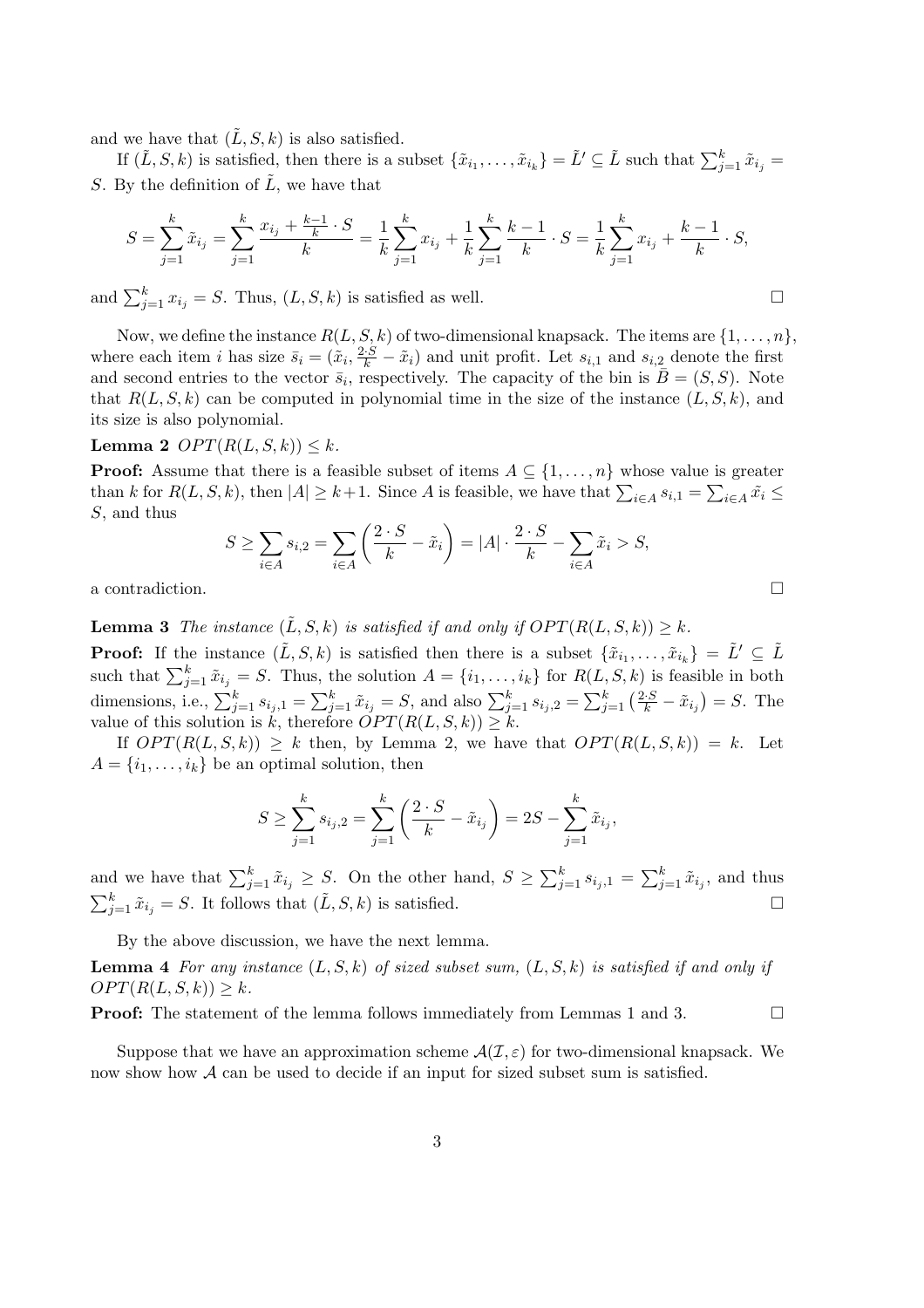**Lemma 5** Let  $A(\mathcal{I}, \varepsilon)$  be an approximation scheme for two-dimensional knapsack with running time  $f(1/\varepsilon) \cdot |I|^{g(1/\varepsilon)}$ , then there is an algorithm for sized subset sum with running time  $f(2k)$ .  $|(L, S, k)|^{O(g(2k))}.$ 

**Proof:** Consider the following algorithm for sized subset sum. Given an instance  $(L, S, k)$ , define the input for two-dimensional knapsack  $\mathcal{I} = R(L, S, k)$ , and run  $\mathcal{A}(\mathcal{I}, \frac{1}{2l})$  $\frac{1}{2k}$ ). If the optimal solution output by the algorithm is of value at least k return that  $(L, S, k)$  is satisfied, otherwise return that it cannot be satisfied. ¢

If the that if  $OPT(\mathcal{I}) \geq k$ , the value output by  $\mathcal A$  is at least  $(1 - \frac{1}{2k})$  $\overline{2k}$  $k = k - \frac{1}{2} > k - 1$ . On the other hand, if  $OPT(\mathcal{I}) < k$ , the output value is at most  $k-1$ . Also, by Lemma 4,  $(L, S, k)$ is satisfied if and only if  $OPT(I) \geq k$ . Hence, the algorithm decides correctly if  $(L, S, k)$  is satisfied.

The construction of I takes polynomial time in  $|(L, S, k)|$ , and running A on the instance *I* requires  $f(2k) \cdot |R(L, S, k)|^{O(g(2k))}$  steps. Thus, the running time of the algorithm is  $f(2k)$ .  $|(L, S, k)|^{O(g(2k))}$ . The contract of the contract of the contract of the contract of the contract of  $\Box$ 

We summarize in our main result.

#### **Theorem 6** There is no EPTAS for two-dimensional knapsack unless  $W[1] = FPT$ .

**Proof:** Assume there is an *EPTAS* for two-dimensional knapsack. That is, there exists an algorithm  $\mathcal{A}(\mathcal{I},\varepsilon)$  that, given an instance  $\mathcal I$  for the problem, returns a  $(1-\varepsilon)$ -approximation for the optimal solution in  $f(1/\varepsilon) \cdot |\mathcal{I}|^c$  steps. Then, by Lemma 5, there is an algorithm for sized subset sum whose running time is  $f(2k) \cdot |(L, S, k)|^{c'}$ . It follows that sized subset sum is fixed parameter tractable, which cannot hold unless  $W[1] = FPT$ .

The standard parametrization of two-dimensional knapsack is as follows. Given an instance of the problem in which all values are integral, and an integer  $k \geq 1$ , decide if there is a feasible solution of value  $k$  or greater. In fact, we have shown the following.

#### **Theorem 7** The standard parametrization of two-dimensional knapsack is  $W[1]$ -hard.

We can use the same reduction to derive an explicit lower bound on the running time of approximation schemes for two-dimensional knapsack, under a different complexity measure. To do so, we first derive a lower bound on the complexity of sized subset sum.

Chen at el. show in [2] that unless all problems in SNP are solvable in sub-exponential time, there is no algorithm for *independent set* whose running time is  $f(k)m^{o(k)}$ , where m is the input length. Downey and Fellows [4] give a reduction from independent set to perfect code in which, given a graph G and a parameter  $k$ , a new graph H is constructed, such that G has an independent set of size k iff H has a perfect code of size  $k' = \frac{k(k+1)}{2} + k + 1$ . Under the same assumption, this implies that there is no algorithm for perfect code with running time  $f(k)m^{o(\sqrt{k})}$ , where m is the input size. Furthermore, a reduction given in [4], from perfect code with a parameter k to sized subset sum with the same parameter k, implies that there is no algorithm for sized subset sum with running time  $f(k) \cdot | \mathcal{I}|^{o(\sqrt{k})}$ . This is summarized in the next result.

**Lemma 8** Unless all problems in SNP are solvable in sub-exponential time, there is no algorithm for sized subset sum whose running time is  $f(k) \cdot | \mathcal{I}|^{o(\sqrt{k})}$ , for any function f, where  $|\mathcal{I}|$ is the input size.

From the above discussion, we have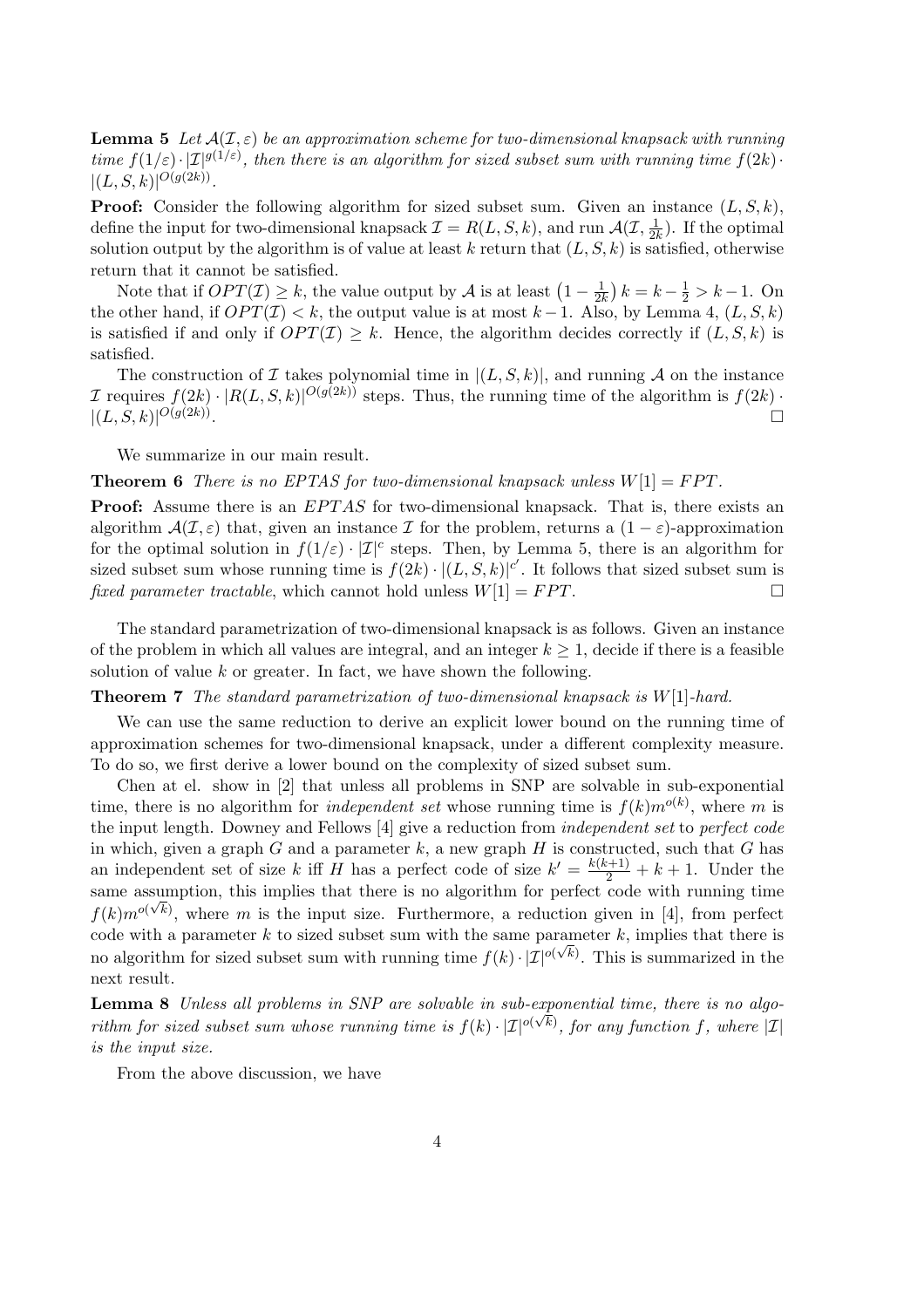**Theorem 9** Unless all problems in SNP are solvable in sub-exponential time, there is no approximation scheme for two-dimensional knapsack with running time  $f(1/\varepsilon)|\mathcal{I}|^{o(\sqrt{1/\varepsilon})}$ , for any function f, where  $|\mathcal{I}|$  is the size of the input for the problem.

**Proof:** Assume that there is an approximation scheme  $\mathcal{A}(\mathcal{I}, \varepsilon)$  for two-dimensional knapsack with running time  $f(1/\varepsilon)|\mathcal{I}|^{o(\sqrt{1/\varepsilon})}$ , for some function f. Thus, by Lemma 5, there is an algorithm for sized subset sum whose running time is  $f(2k)|\mathcal{I}|^{o(\sqrt{k})}$ . By Lemma 8, this cannot hold unless all problems in SNP are solvable in sub-exponential time.  $\Box$ 

In conclusion, we comment that our reductions yield a restricted class of highly structured inputs for d-dimensional knapsack, which may not reflect the set of inputs arising in real-life applications. For many inputs, it seems reasonable to assume that a small modification in the bin capacity would result in a small change in the profit of an optimal solution for the given instance. For such inputs, *augmenting algorithms*, i.e., algorithms that output a solution with profit at least as high as the optimal, while violating the bin capacity (in any dimension) at most by factor  $(1 + \varepsilon)$ , seem to fit well. For fixed values of d, an augmenting algorithm, with running time polynomial in  $1/\varepsilon$  and in the input size, can be used to obtain a feasible solution whose profit is at least  $1 - \varepsilon$  of the optimal. <sup>4</sup>

## References

- [1] A. Caprara, H. Kellerer, U. Pferschy, and D. Pisinger. Approximation algorithms for knapsack problems with cardinality constraints. European Journal of Operational Research,  $123(2):333 - 345$ ,  $2000$ .
- [2] J. Chen, X. Huang, I. A. Kanj, and G. Xia. Linear FPT reductions and computational lower bounds. In STOC '04: Proceedings of the thirty-sixth annual ACM symposium on Theory of computing, pages 212–221, New York, NY, USA, 2004. ACM.
- [3] R. G. Downey and M. Fellows. Parameterized Complexity. Monographs in Computer Science. Springer, 1999.
- [4] R. G. Downey and M. R. Fellows. Fixed-parameter tractability and completeness II: On completeness for W[1]. Theoretical Computer Science,  $141(1-2):109-131$ , 1995.
- [5] J. Flum and M. Grohe. Parameterized Complexity Theory (Texts in Theoretical Computer Science. An EATCS Series). Springer-Verlag New York, Inc., Secaucus, NJ, USA, 2006.
- [6] A. M. Frieze and M. Clarke. Approximation algorithms for the m-dimensional 0-1 knapsack problem: worst-case and probabilistic analyses. European J. of Operational Research, 15(1):100–109, 1984.
- [7] G. Gens and E. Levner. Complexity of approximation algorithms for combinatorial problems: a survey. SIGACT News, 12(3):52–65, 1980.

<sup>&</sup>lt;sup>4</sup>Such an algorithm can be obtained by discretizing the item sizes in each dimension,  $r$ , to be integral multiples of  $\frac{\varepsilon}{n} \cdot B_r$ , and using dynamic programming over the maximal profit attainable for each of the possible size vectors. Detailed expositions of these standard techniques are given, e.g., in [8, 16].